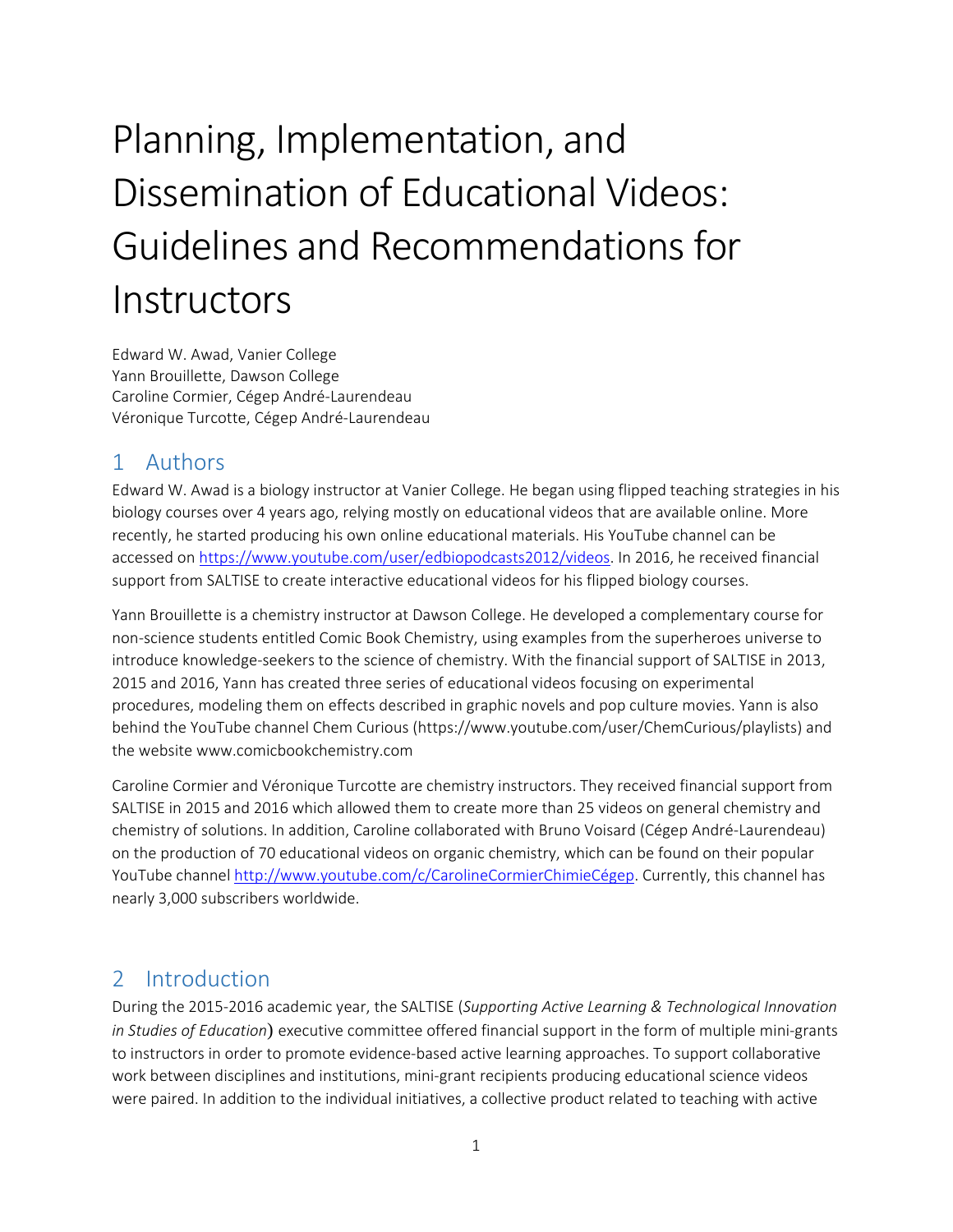learning pedagogy and technology was developed. The main goal of this product is to serve as general guidelines for how instructional videos should be put together so as to actively engage students, both in and outside of class. Recognizing that this type of production requires what is considered as Technological Pedagogical Content Knowledge (TPCK)<sup>1</sup>, the authors worked collaboratively in order to ensure that the video productions also met the standards for quality pedagogical resources.

Whether these videos are designed to be used before, during, or after class time, useful insights on how to exploit them effectively will be given. Whether these videos are made available on an open platform, only to students, or not available at all, multiple presentation options will be suggested. Whether it is your first time creating a video, or you have made a series, these tips and guiding principles will benefit new and amateur video makers. Overall, this document was put together to help instructors prepare educational videos, keeping in mind important discipline considerations and avoiding making the same mistakes the authors made in their past experience with video making. Instructional videos have become an important part of education, and preparing them efficiently to successfully get the message across should never be neglected.

In the first part of this article, the cognitive and pedagogical considerations for the design and implementation of educational videos will be presented. In order to produce instructional videos that enhance the learning experience, the authors propose recommendations for the creation of such educational tool. Special emphasis is placed on the choice of content, planning, filming, video length and style, desired interaction with the learners, technological considerations (choice of software and hardware), and finally ways to spark the students' interest for this new approach to learning.

# 3 Effective Educational Videos: Standards and Guidelines

The flipped learning (FL) model of instruction is gaining attention and popularity among post‐secondary professors in various disciplines, particularly in the sciences.<sup>2</sup> In this model, lecture-style instruction is delivered outside of class time in the form of online videos. Class time is used to engage students in activities that foster active learning in collaborative manner<sup>3</sup>. This model of instruction allows for a shift from instructor-centered teaching to student-centered learning environment.  $4$ 

In the ever growing fields of FL, MOOCs, online learning, and blended learning, video is becoming one of the most prevalent methods of conveying learning objects to students of all ages.<sup>5</sup> Instructors who assign online videos as part of their teaching methodology (FL, MOOCs, etc.) use a variety of sources including Khan Academy, YouTube, TED Talks, ED‐TED, as well as recording their own lectures.

 <sup>1</sup> Koehler MJ and Mishra P, 2009. What is technological pedagogical content knowledge? *Contemporary Issues in Technology and Teacher Education*, 9(1), 60‐70.

<sup>2</sup> Bishop, J.L. and Verleger, M.A., 2013, June. The flipped classroom: A survey of the research. In *ASEE National Conference Proceedings, Atlanta, GA*.

<sup>3</sup> Johnson, L.W. et Renner, J. D. (2012). Effect of the flipped classroom model on a secondary computer applications course: student and teacher perceptions, question and student achievement. (doctoral thesis, University of Louisville) Available at: https://theflippedclassroom.files.wordpress.com/2012/04/johnson‐renner‐2012.pdf.

<sup>4</sup> Stone, B.B., 2012. Flip your classroom to increase active learning and student engagement. In *Proceedings from 28th Annual Conference on Distance Teaching & Learning, Madison, Wisconsin, USA*.

<sup>5</sup> Kay, R.H., 2012. Exploring the use of video podcasts in education: A comprehensive review of the literature. *Computers in Human Behavior*, *28*(3), pp.820‐831.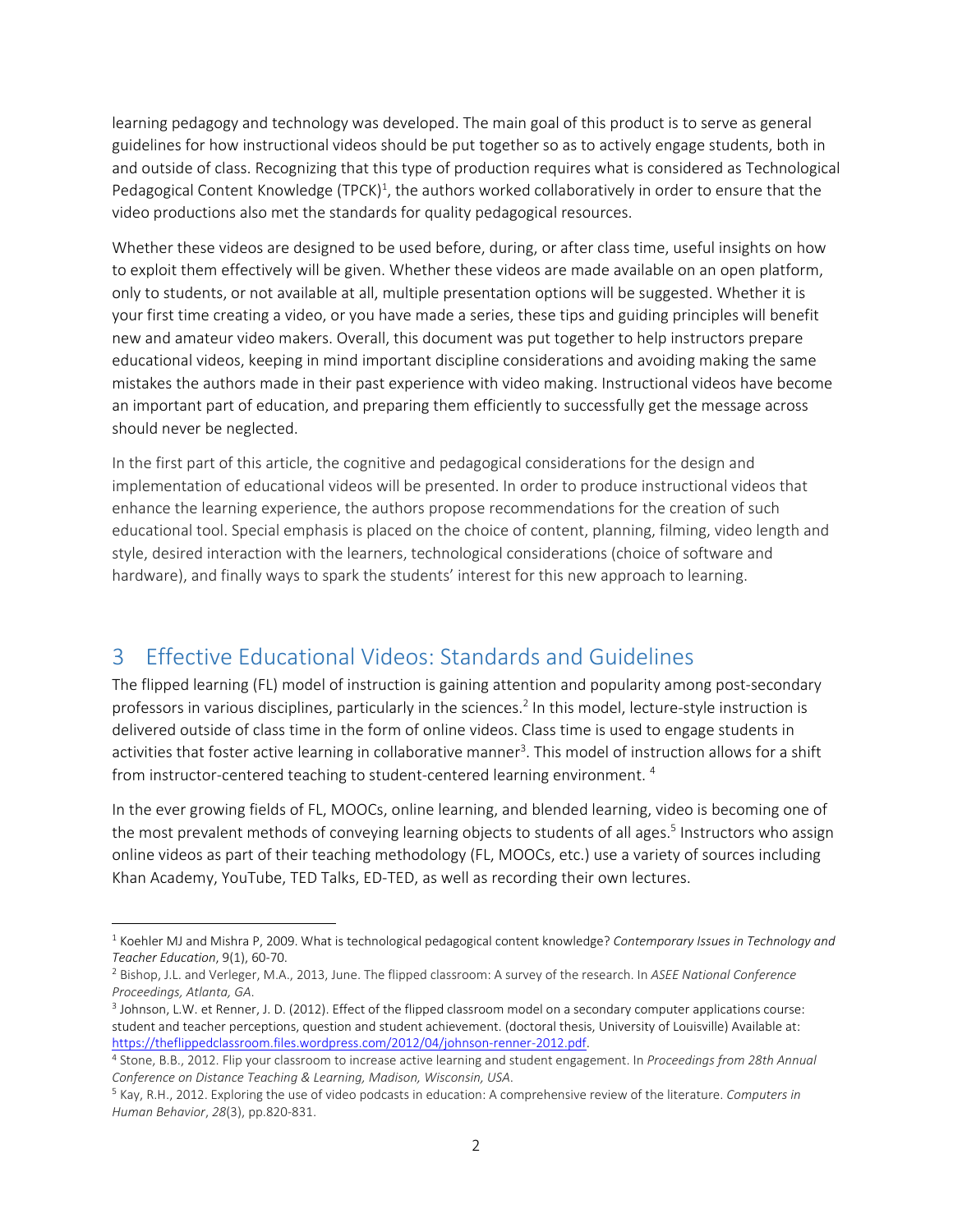Several meta-analyses have shown that technology can enhance learning<sup>6</sup>, and multiple studies have shown that video, specifically, can be a highly effective educational tool<sup>789</sup>.

In order for video to serve as a productive part of a learning experience, however, it is important for the instructor to consider three elements for video design and implementation: cognitive load, student engagement, and promotion of active learning  $(Fig. 1)$ . Together, these considerations provide a solid base for the development and use of video as an effective educational tool.



Figure 1. Elements of effective educational video. *Adapted from Brame (2015)10.* 

## 3.1 Cognitive Load

One of the primary considerations when constructing educational videos is cognitive load. Cognitive Load Theory or Cognitive Leaning Theory suggests that memory has several components  $(Fig. 2)$ : sensory memory, working memory, and long-term memory.  $11$ 

- 1. **Sensory memory** is transient, collecting information from the environment.
- 2. Information from sensory memory may be selected for temporary storage and processing in **working memory** (short‐term memory), which has very limited capacity. Because working memory is very limited, the learner must be selective about what information from sensory memory to pay attention to during the learning process, an observation that has important implications for creating educational materials.
- 3. Processing of short‐term memory is a prerequisite for encoding information into **long‐term memory**, which has virtually unlimited capacity.

<sup>6</sup> Schmid RF, Bernard RM, Borokhovski E, et al, 2014. The effects of technology use in postsecondary education: a meta‐analysis of classroom applications. *Computer and Education*,72, 271‐291.

<sup>7</sup> Allen WA and Smith AR, 2012. Effect of video podcasting on psychomotor and cognitive performance, attitudes and study behavior of student physical therapists. *Innovations in Education and Teaching International*, 49, 401‐414.

<sup>8</sup> Hsin WJ and Cigas J, 2013. Short videos improve student learning in online education. *Journal of Computing Science in Colleges*, 28,253‐259.

<sup>9</sup> Kay RH, 2012. Exploring the use of video podcasts in education: a comprehensive review of the literature. *Computers in Human Behavior*, 28, 820‐831.

<sup>&</sup>lt;sup>10</sup> Brame CJ, 2015. Effective educational videos. Available at http://cft.vanderbilt.edu/guides-sub-pages/effectiveeducationalvideos/. Accessed January 22, 2016.

<sup>11</sup> Sweller J, 1994. Cognitive load theory, learning difficulty, and instructional design. *Learning and Instruction*, 4, 295‐312.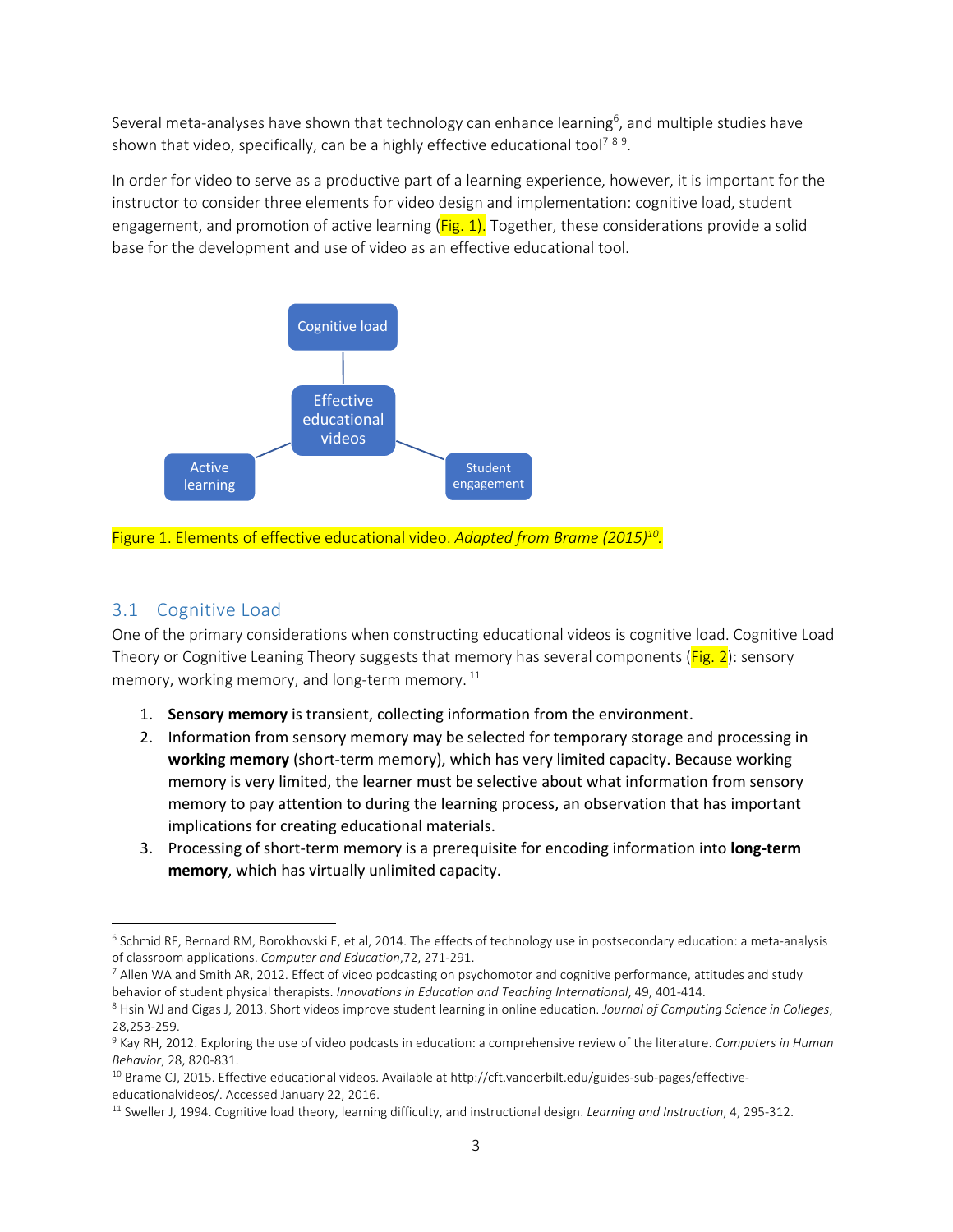These definitions have implications for the design of educational materials and experiences. Because working memory has a limited capacity, and information must be processed by working memory to be encoded in long‐term memory, it is important to prompt working memory to accept, process, and send to long-term memory only the most crucial information.<sup>12</sup>

Working memory has two channels for information acquisition and processing: a visual channel and an auditory channel.<sup>13</sup> Although each channel has limited capacity, the use of the two channels can facilitate the integration of new information into existing cognitive structures. By using both channels, working memory's capacity is maximized.



#### Figure 2. Cognitive load model. *Adapted from Brame (2015)14.*

Based on the Cognitive Learning Theory, four effective practices are suggested for producing effective educational videos: signalling, segmenting, weeding, and matching modality (Table 1).

 $12$  Ibrahim M, Antonenko PD, Greenwood CM, Wheeler D, 2012. Effect of segmenting, signalling, and weeding on learning from educational video. *Learning, Media and Technology*, 37, 220‐235.

<sup>13</sup> Mayer RE and Moreno R, 2003. Nine ways to reduce cognitive load in multimedia learning. *Educational Psychologist*, 38, 43‐52.

<sup>14</sup> Brame CJ, 2015. Effective educational videos. Available at http://cft.vanderbilt.edu/guides-sub-pages/effectiveeducationalvideos/. Accessed January 22, 2016.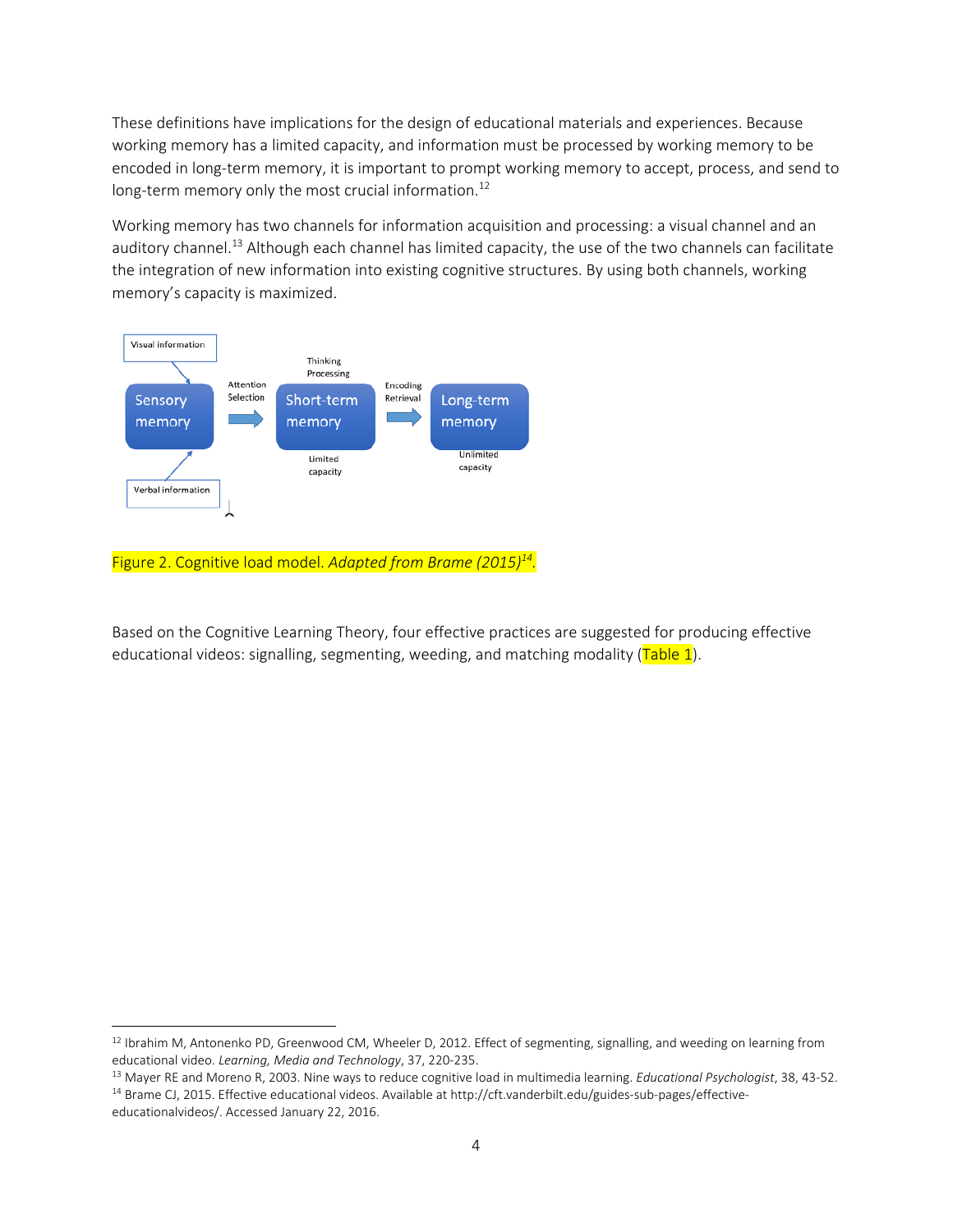| <b>Process</b>         | <b>Description</b>                                                                                                                                                                                                                                                                                                                                                                                                             | Example                                                                                                                                                                                         |
|------------------------|--------------------------------------------------------------------------------------------------------------------------------------------------------------------------------------------------------------------------------------------------------------------------------------------------------------------------------------------------------------------------------------------------------------------------------|-------------------------------------------------------------------------------------------------------------------------------------------------------------------------------------------------|
| Signalling<br>(cueing) | Use of on-screen text or symbols to<br>highlight important information. <sup>15</sup>                                                                                                                                                                                                                                                                                                                                          | Appearance of key words or symbols that<br>draws attention to a region of a screen.<br>Zooming in on a region of a screen to<br>draw focused attention to a particular<br>piece of information. |
| Segmenting             | Chunking of information to allow learners<br>to engage with small pieces of new<br>information as well as to give them control<br>over the flow of new information.<br>Shown to be important for student<br>engagement with videos <sup>16 17</sup> and learning<br>from video. <sup>18 19</sup>                                                                                                                               | Making shorter videos (6-10 minutes)<br>Including pauses within a video to provide<br>students with a question and prompting<br>them to click forward after completion.                         |
| Weeding                | Elimination of information that does not<br>contribute to the learning objectives and<br>that may overload the learners' memory.<br>This has been shown to improve retention<br>and transfer of new information from<br>video. $20$                                                                                                                                                                                            | Music, complex backgrounds, or extra<br>features or content can reduce learning.                                                                                                                |
| Matching<br>modality   | Process of using both the audio channel and<br>the visual channel to convey new<br>information, fitting the particular type of<br>information to the most appropriate<br>channel.<br>Using both channels to convey appropriate<br>and complementary information has been<br>shown to increase students' retention and<br>ability to transfer information $21$ and to<br>increase student engagement with videos. <sup>22</sup> | Showing an animation of a process on<br>screen while narrating it.<br>Using Khan Academy-style tutorials that<br>provides symbolic sketches to illustrate<br>the verbal explanation.            |

#### Table 1. Practices for the production of effective educational videos.

<sup>15</sup> deKoning B, Tabbers H, Rikers R, Paas F, 2009. Towards a framework for attention cueing in instructional animations: guidelines for research and design. *Educational Psychology Review*, 21, 113‐140.

<sup>16</sup> Guo PJ, Kim J, Robin R, 2014. How video production affects student engagement: an empirical study of MOOC videos. *ACM Conference on Learning at Scale (L@2014)*. Available at http://groups.csail.mit.edu/uid/other‐pubs/las2014‐pguo‐ engagement.pdf.

<sup>17</sup> Zhang D, Zhou L, Briggs RO, Nunamaker JF Jr., 2006. Instructional video in e-learning: assessing the impact of interactive video on learning effectiveness. *Information & Management*, 43, 15‐27.

<sup>&</sup>lt;sup>18</sup> Ibrahim M, Antonenko PD, Greenwood CM, Wheeler D, 2012. Effect of segmenting, signalling, and weeding on learning from educational video. *Learning, Media and Technology*, 37, 220‐235.

<sup>&</sup>lt;sup>19</sup> Zhang D, Zhou L, Briggs RO, Nunamaker JF Jr., 2006. Instructional video in e-learning: assessing the impact of interactive video on learning effectiveness. *Information & Management*, 43, 15‐27.

<sup>&</sup>lt;sup>20</sup> Ibrahim M, Antonenko PD, Greenwood CM, Wheeler D, 2012. Effect of segmenting, signalling, and weeding on learning from educational video. *Learning, Media and Technology*, 37, 220‐235.

<sup>21</sup> Mayer RE and Moreno R, 2003. Nine ways to reduce cognitive load in multimedia learning. *Educational Psychologist*, 38, 43‐52.

<sup>22</sup> Guo PJ, Kim J, Robin R, 2014. How video production affects student engagement: an empirical study of MOOC videos. *ACM Conference on Learning at Scale (L@2014)*. Available at http://groups.csail.mit.edu/uid/other‐pubs/las2014‐pguo‐ engagement.pdf.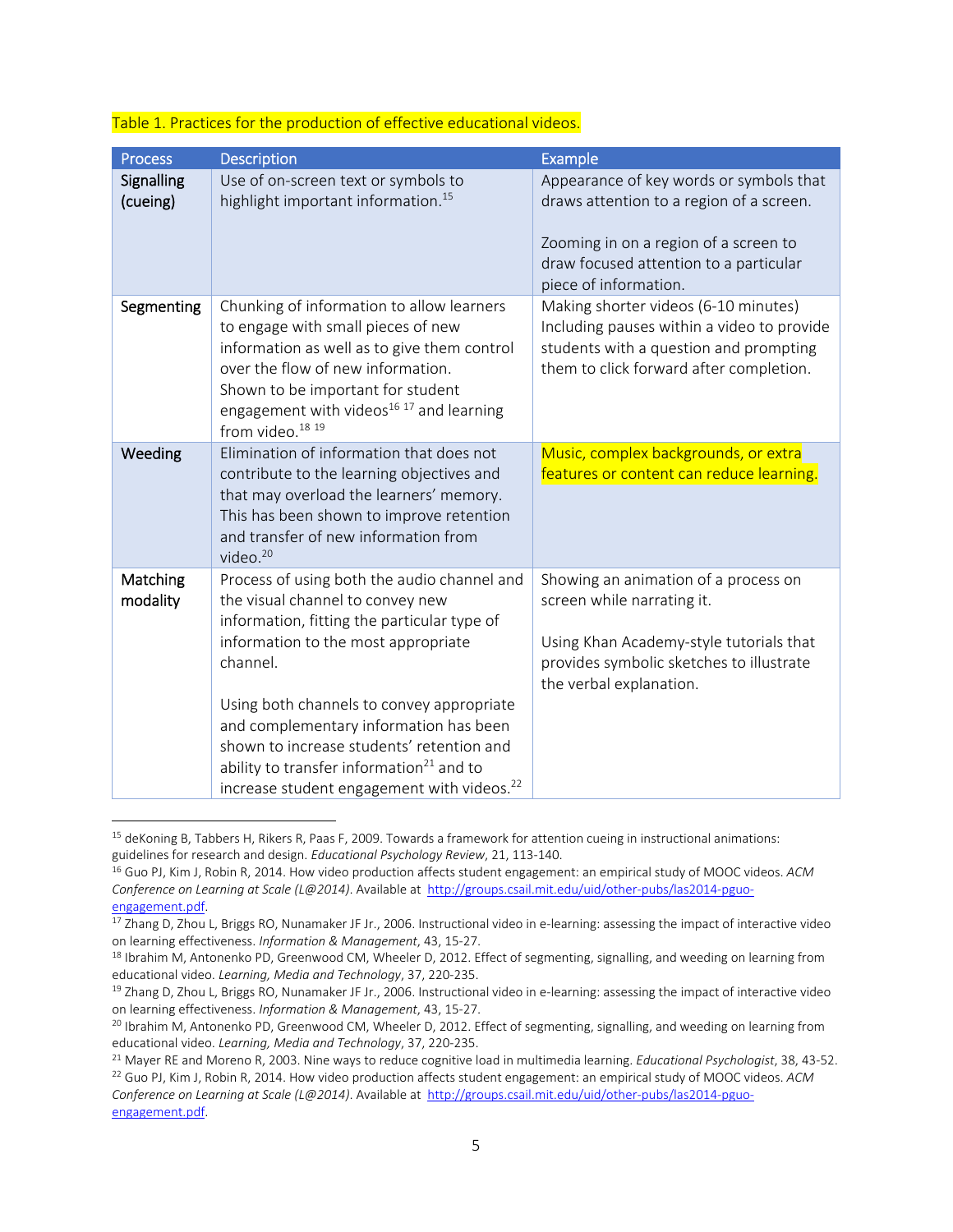# 3.2 Student Engagement

One of the most important aspects of creating educational videos is to include elements that help promote student engagement.

The following recommendations help increase the level of student engagement with the video content.

- 1. Keep the duration of the video short. In a recent study, it was suggested that the maximum median engagement time for a video of any length was six minutes. Making videos longer than 6‐ 9 minutes is therefore likely to be wasted effort.<sup>23</sup> However, this can be circumvented by including pauses within a video to provide students with a question and prompting them to click forward after completion.
- 2. Use a conversational style. The use of conversational rather than formal language during multimedia instruction has been shown to have a large effect on students' learning, perhaps because a conversational style encourages students to develop sense of social partnership with the narrator that leads to greater engagement and effort.<sup>24</sup>
- 3. Speak relatively quickly and with enthusiasm. In Guo and colleagues' study (2014), student engagement was found to be dependent on the narrator's speaking rate, with student interest and engagement increasing as speaking rate increased. An educator may be tempted to speak slowly to help ensure that students grasp important ideas. Including in-video questions and speed control (fast-forward) can give students control over this feature. <sup>25</sup>
- 4. Present video information that feels like it is for your students in your class. It is important to create videos for the type of environment in which they will be used. Research suggests that student engagement can be significantly reduced when video content is borrowed from resources and is not made with particular consideration to your class style.<sup>26</sup>
- 5. Match modality. When teaching about invisible phenomena, it is helpful to provide illustrations. Providing visual elements that add to the lesson promote student understanding and engagement with the lesson.<sup>27</sup>

It is also noted by educational research that the contents seen in videos by students in a FL environment must be truly course contents, and not enrichment material. This allows students to better accept this new teaching method and therefore become more engaged<sup>28</sup>.

<sup>23</sup> Guo PJ, Kim J, Robin R, 2014. How video production affects student engagement: an empirical study of MOOC videos. *ACM Conference on Learning at Scale (L@2014)*. Available at http://groups.csail.mit.edu/uid/other‐pubs/las2014‐pguo‐ engagement.pdf.

<sup>24</sup> Mayer RE, 2008. Applying the science of learning: evidence‐based principles for the design of multimedia instruction. *Cognition and Instruction*, 19, 177‐213.

<sup>25</sup> Guo PJ, Kim J, Robin R, 2014. How video production affects student engagement: an empirical study of MOOC videos. *ACM Conference on Learning at Scale (L@2014)*. Available at http://groups.csail.mit.edu/uid/other‐pubs/las2014‐pguo‐ engagement.pdf.

<sup>26</sup> Guo PJ, Kim J, Robin R, 2014. How video production affects student engagement: an empirical study of MOOC videos. *ACM Conference on Learning at Scale (L@2014)*. Available at http://groups.csail.mit.edu/uid/other‐pubs/las2014‐pguo‐ engagement.pdf.

<sup>27</sup> Guo PJ, Kim J, Robin R, 2014. How video production affects student engagement: an empirical study of MOOC videos. *ACM Conference on Learning at Scale (L@2014)*. Available at http://groups.csail.mit.edu/uid/other‐pubs/las2014‐pguo‐ engagement.pdf.

<sup>&</sup>lt;sup>28</sup> Enfield, J. (2013). Looking at the impact of the flipped classroom model of instruction on undergraduate multimedia students at CSUN. *Techtrends: Linking Research and Practice To Improve Learning* 57(6), 14‐27. doi:10.1007/s11528‐013‐0698‐1.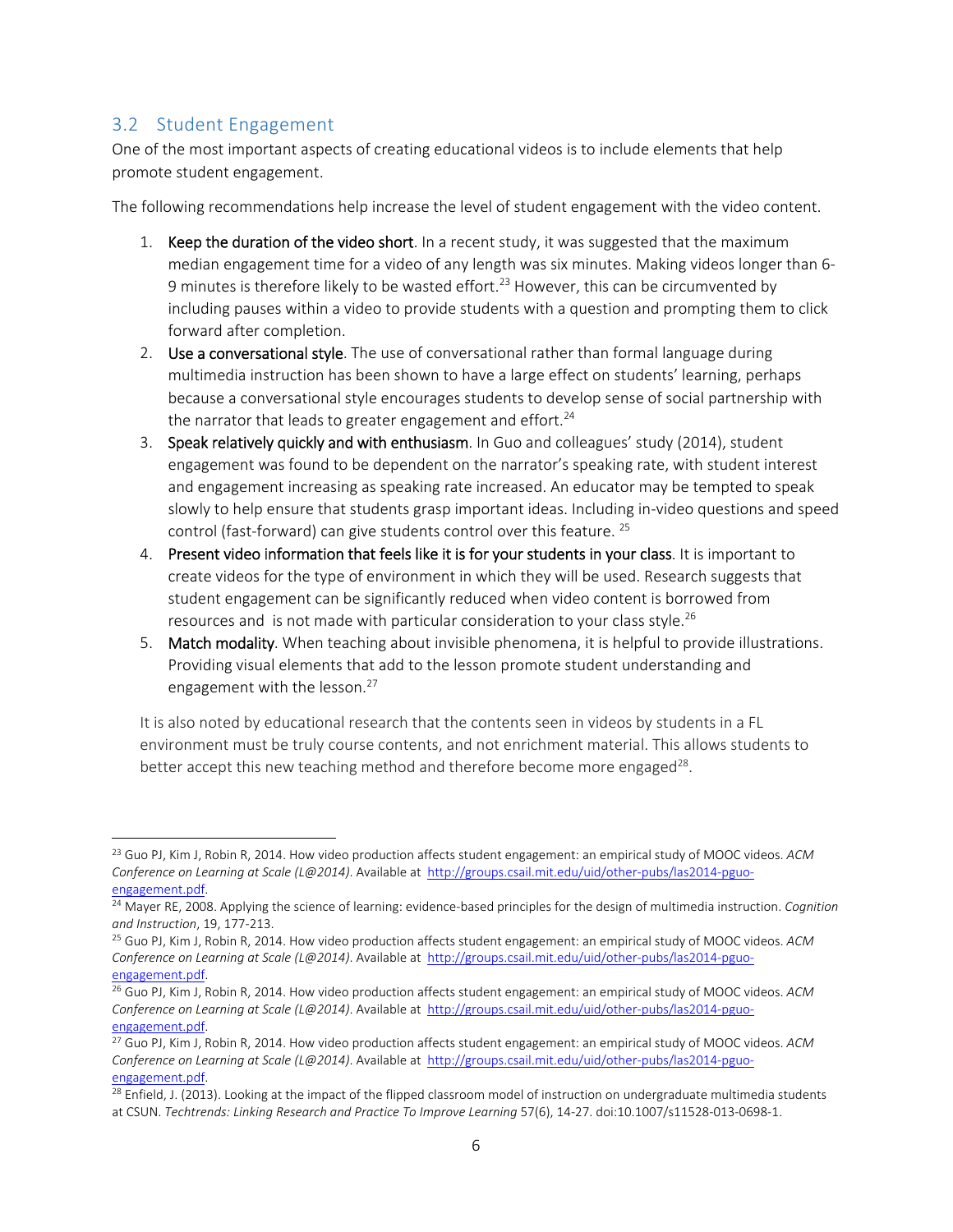# 3.3 Active Learning

The use of videos as instructional tool has its limitations. Of these limitations, two are of particular relevance to student‐centered teaching and learning.

- Watching videos, no matter how engaging or entertaining, remains a passive learning activity.
- Information pertaining to the use of assigned videos by students is not available. For example, which students watched the assigned videos, who watched the entire video, and of those who watched, who was able to grasp the concepts presented in the videos?

To help students get the most out of an educational video, it is important to provide tools to help them process the information and to monitor their own understanding. There are multiple ways to do this effectively. The following are a few examples.

- 1. Use guiding questions. Providing students with guiding questions while watching an educational video is shown to improve retention.<sup>29</sup>
- 2. Use interactive features that give students control. Provide students with the ability to control movement through the video, selecting important sections to review and moving backwards when desired. This has been shown to improve achievement of learning outcomes and to lead to greater student satisfaction.<sup>30</sup> This level of interactivity can be achieved by using YouTube Annotate or tools to introduce labeled sections into a video.
- 3. Integrate questions into the video. Several tools, like Zaption and EDpuzzle, allow instructors to incorporate questions directly into video and to give feedback based on student response<sup>31</sup>. These assessment tools allow instructors to assess content comprehension at any given time during the video presentation in such a way that students are required to answer questions successfully before they can proceed to the next sections of the video presentation. Through skillfully crafted questions and interactions, interactive video assessment tools can allow for timely formative assessment. In one study comparing the effect of video with embedded questions to interactive video without embedded questions, it was found that embedded questions improved students' performance on tests. 32

The analytics capabilities of interactive video assessment tools make tracking of student use of videos and their learning progress easy. Instructors can see which students have completed watching the assigned videos and assess individual as well as class progress with video assignments. In addition, instructors can get information on the questions that students have difficulty with. This is particularly useful for planning which concept/content to focus on during a flipped classroom session.

 <sup>29</sup> Lawson TJ, Bodle JH, Houlette MA, Haubner RR, 2006. Guiding questions enhance student learning from educational videos. *Teachings of Psychology*, 33, 31‐33.

<sup>&</sup>lt;sup>30</sup> Zhang D, Zhou L, Briggs RO, Nunamaker JF Jr., 2006. Instructional video in e-learning: assessing the impact of interactive video on learning effectiveness. *Information & Management*, 43, 15‐27.

<sup>31</sup> Yousef, A.M.F., Chatti, M.A. and Schroeder, U., 2014. Video-Based Learning: A Critical Analysis of The Research Published in 2003‐2013 and Future Visions.

<sup>32</sup> Vural OF, 2013. The impact of a question‐embedded video‐based learning tool on e‐learning. *Educational Science: Theory and Practice*, 13, 1315‐1323.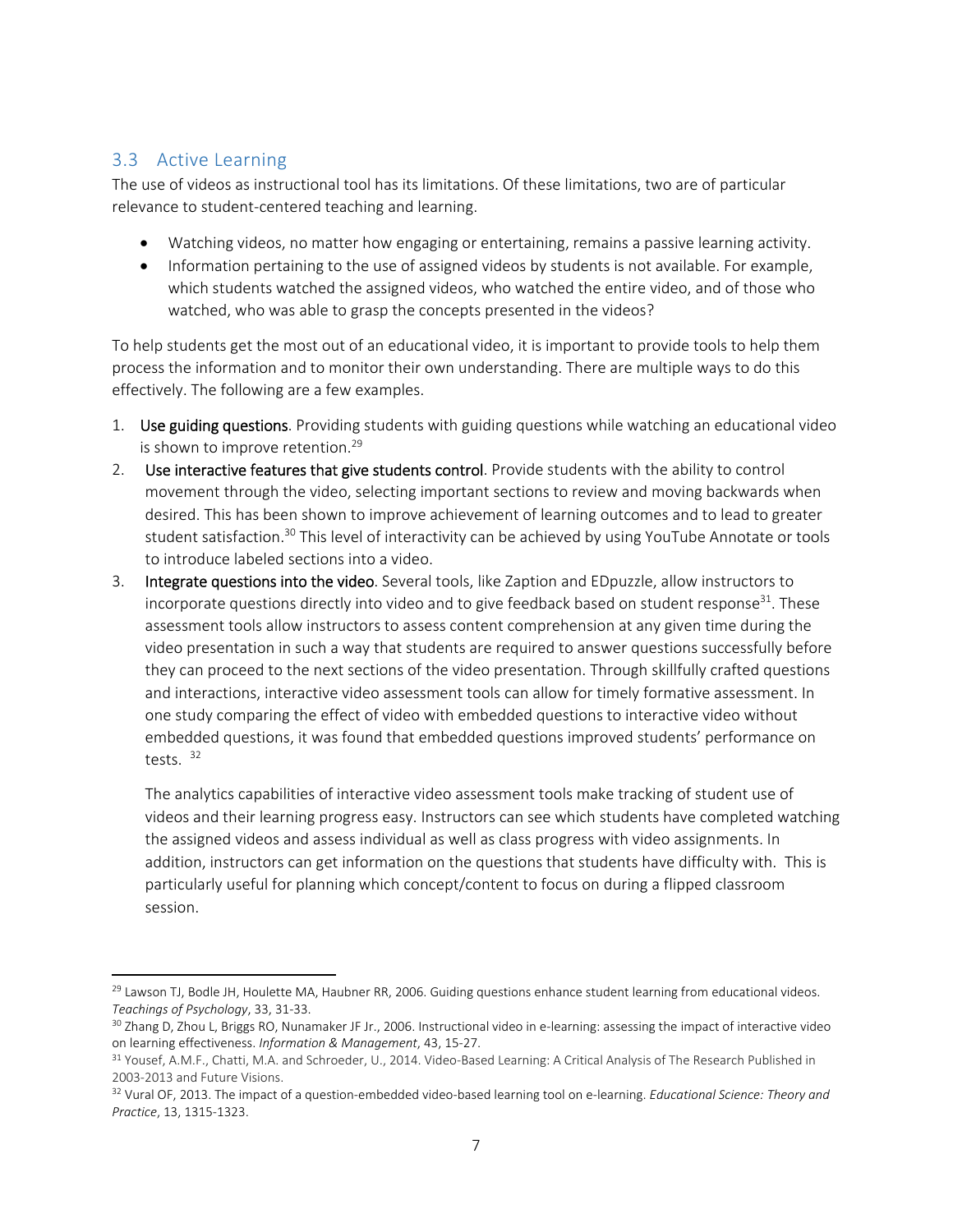The important thing to keep in mind is that watching a video can be a passive experience, much as reading can be. To make the most of educational videos, instructors need to help students do the processing and self‐evaluation that will lead to deeper learning. The particular way this is done should be guided by goals of the course and the norms of the taught discipline. A meta‐research conducted in 2014 has shown that active learning methods lead to better exam scores, better performance in conceptual tests, and a decrease in failure rates in science, engineering, and mathematics courses $^{33}$ .

# 4 Practical Recommendations

# 4.1 Choice of Content

Varying forms of FL can be implemented in the classroom, leading instructors to design instructional videos in a variety of ways. In addition, some videos are designed to be disseminated in a traditional classroom setting. While the following practical recommendations refer to videos specifically designed for a flipped classroom, some suggestions are applicable to educational videos in general.

Flipping an entire course requires the production and use of a large number of videos, a number much larger than when only some parts of the course are flipped. Caroline and Véronique (Cégep André‐ Laurendeau) tested two flipped models in the chemistry courses they teach: (1) organic chemistry, where the entire course was flipped and (2) General Chemistry and Chemistry of Solutions, where only selected parts where flipped while delivering the remainder of the course contents in a traditional way (lecturing). Regardless of the model used, careful consideration was exercised as to which components of the material to flip and therefore present using video. They chose to produce videos that cover introduction to concepts and procedures involving graphs, diagrams, and calculations. Concepts that they deemed challenging were deliberately delivered in a traditional manner in class. In this way, students prepared for class by viewing videos that cover simple content and procedures, thus allowing for ample time in class for activities that deepen and consolidate student learning.

For certain concepts, Caroline and Véronique have chosen to treat the difficult aspects of these concepts using video. The visuals used in video help students to better understand these concepts. In addition, video has an advantage over face‐to‐face lecturing as students have full control of video by pausing and rewinding as many times as they want.

As an example of partial flipping of the Organic Chemistry course, Caroline and Véronique have created videos in which they present the two mechanisms of nucleophilic substitution SN1 and SN2. However, it is in the classroom that the instructors explain the factors that predict whether a substitution reaction is of kinetic order 1 or 2. Thus, students come to the classroom knowing the mechanics and how to diagram the two mechanisms (declarative and procedural knowledge). In class, the instructors presented and taught situational analysis of these mechanisms using activities that foster deeper knowledge.

<sup>&</sup>lt;sup>33</sup> Freeman, S. et al. (2014). Active learning increases student performance in science, engineering, and mathematics. *Proceedings of the National Academy of Sciences*, 111(23), 8410‐8415.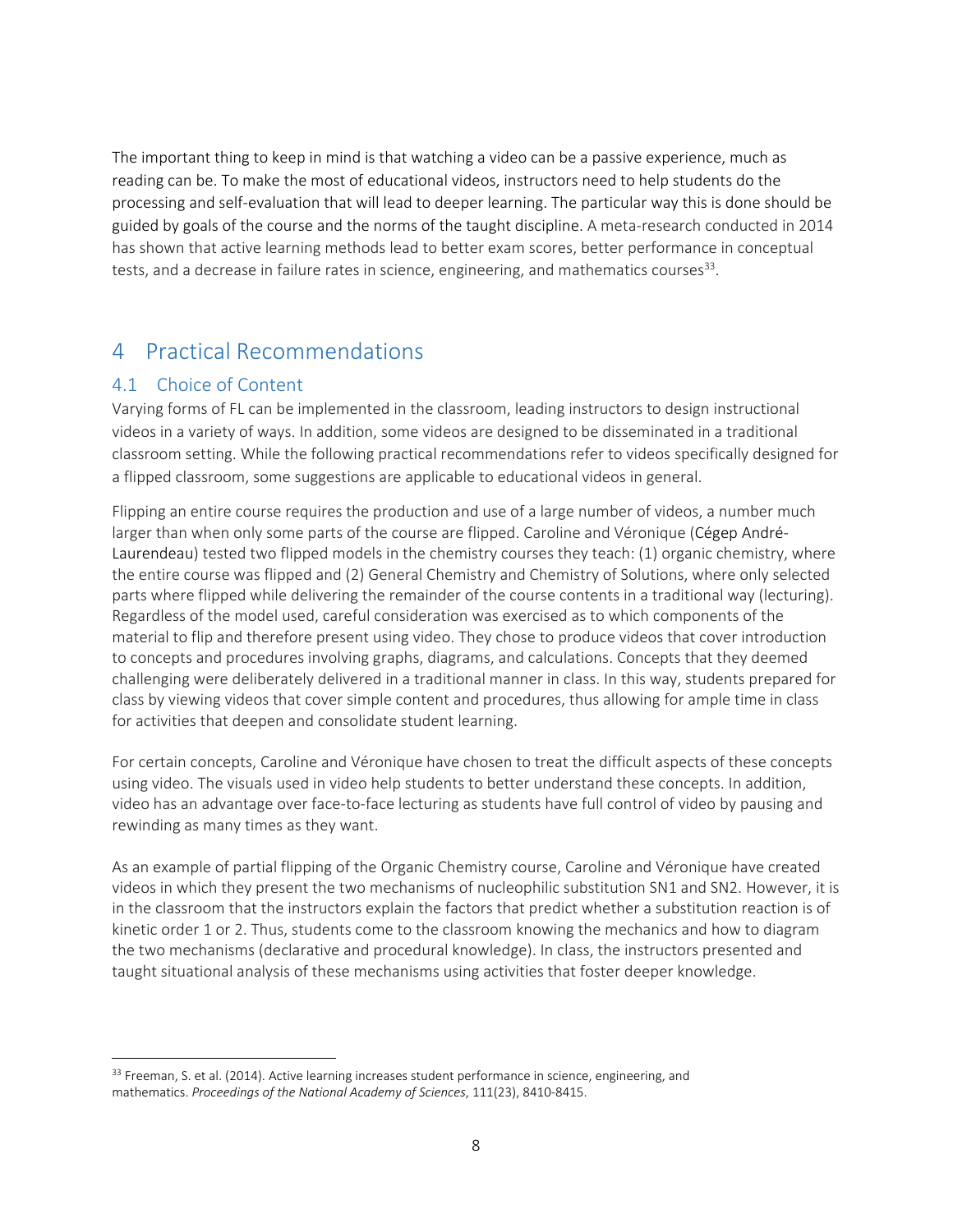Research has shown that it was easier to implement the FL model by flipping only certain parts of the content of a course<sup>34</sup>. The time required to create educational videos is quite long. Therefore, it may seem impractical to flip an entire course over a semester‐long period of time. It is for this reason that the choice of content to flip becomes particularly important.

# 4.2 Planning

Once content is selected for video recording, a storyboard is created. As content may not be filmed in the order it will appear in the final video, a detailed storyboard allows the presenters to master the scenario and avoid confusion during the video recording.

Here is an example (Fig. 3) of a storyboard used for the "Oxidation Reduction" video used in Chemistry of Solutions course of Caroline and Véronique.

| LABO                                                      | a)<br>and the second second<br>(3)      |                                     |  |
|-----------------------------------------------------------|-----------------------------------------|-------------------------------------|--|
| Thermite                                                  | PPT                                     |                                     |  |
| voice-over: explication<br>reaction + nomble<br>oxydation | Regles @ importantes                    | Exercice                            |  |
| > Definitions<br>$o$ xydo + n.o                           | Exercice + pause<br>· Ajouter Al.º      | redoxou pas?<br>· Identifier les rx |  |
|                                                           | · Exercices                             | d'oxydo réduction                   |  |
|                                                           | Fe <sub>2</sub> O <sub>2</sub><br>KMnO4 |                                     |  |

Figure 3. Example of storyboard.

This video consists of three different segments. The three screen shots presented in Figure 4 correspond to the three planned segments shown in the following example of storyboard.

- a) The first is a chemical experiment performed in the laboratory, demonstrating a redox process: the thermite reaction. This lab experiment is chosen to introduce the concept of redox but also to explain some basic definitions using a voiceover.
- b) Then, a screen capture of a PowerPoint presentation is used to explain the step-by-step process, enabling students to determine the oxidation state of an element in a compound. This segment also includes two short problems to be solved by the viewer. The first one be solved serve as a methodological example. The student is asked to solve the second problem by himself/herself to

 <sup>34</sup> O'Flaherty, J., et Phillips, C. (2015). The use of flipped classrooms in higher education: A scoping review. *The Internet and Higher Education*, 25, 85‐95.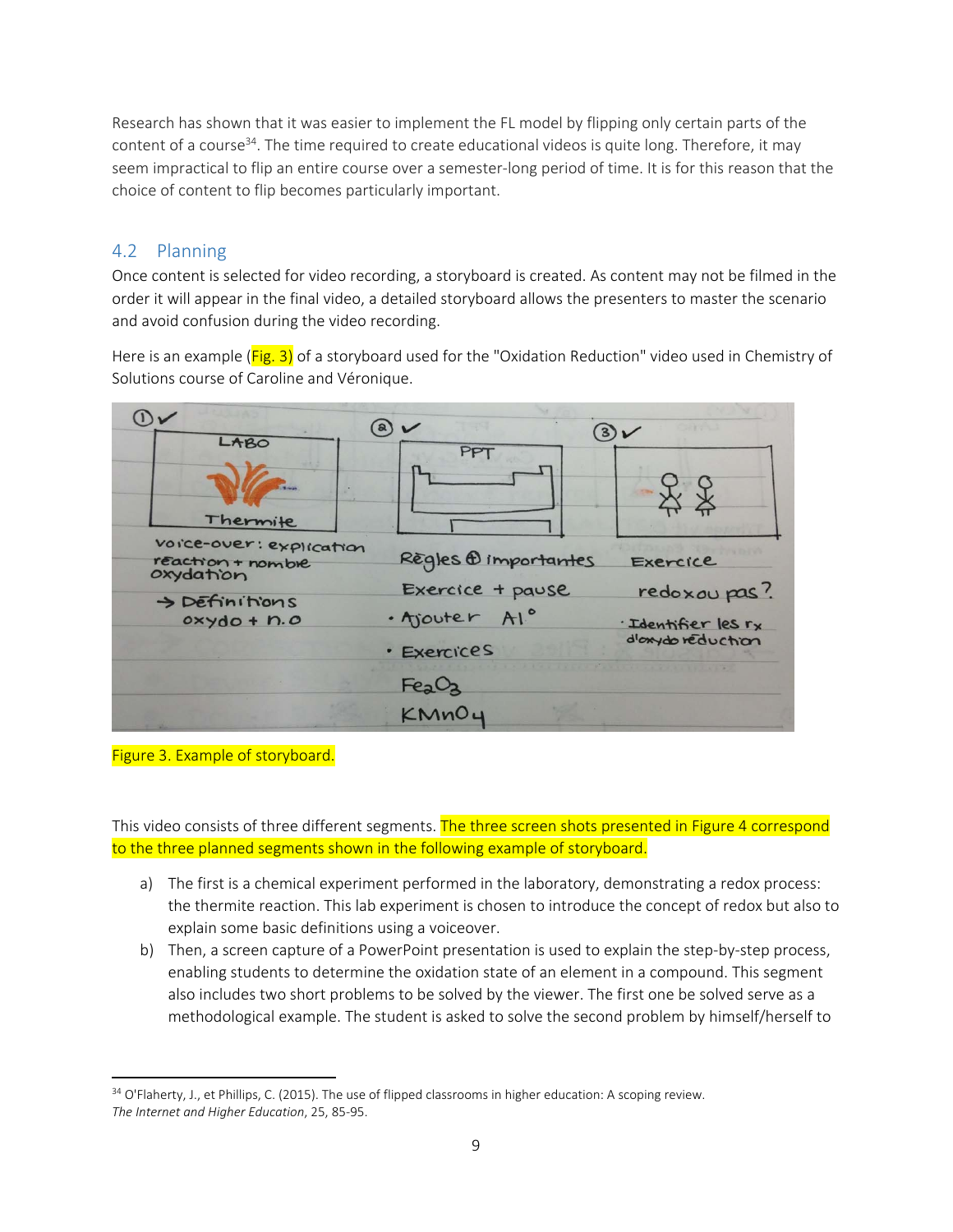evaluate his/her understanding. It is also suggested to students to pause the video, solve the problem, and restart the video before the solution to the problem is revealed by the presenters.

c) Finally, the third segment is filmed in class, where the two presenters (teachers) solve a simple problem on a white board. In this case, one teacher asks the other to identify the redox reactions. The teacher who answers the question thinks out loud, thus presenting a learning model to students. The presenting teacher deliberately makes mistakes, thus mimicking the most common ones made by students. The other teacher then explains what is wrong with the presented reasoning.



Figure 4. Screenshots from a video created using the storyboard shown in Fig. 3. (a) Thermite reaction; (b) PowerPoint presentation; (c) Problem solving by the teachers.

The time spent on planning and storyboarding allows for more efficient filming of videos. In Caroline and Véronique's videos, theory, examples, and problems are usually presented. Therefore, the proper planning requires a detailed storyboard detailing the explanations and the choice of examples and problems. In some videos, a script was prepared. However, the entire text was not narrated during the filming process. The authors noticed that when the script was efficiently written, the length of the resulting video was shorter because they were less likely to repeat explanations unnecessarily. They actually used the prepared script as a memory-aid when filming.

The examples and problems used in Caroline and Véronique's videos were selected in such a manner that they represented a satisfactory range of possible situations. In addition, the chosen examples differ from the presented problems since the examples are solved by the teachers on a whiteboard, whereas the problems are solved by the students after pausing the video. In most cases, problems are presented immediately following relevant examples.

#### 4.3 Video Duration

Educational videos are best when kept short. Caroline and Véronique generally aim for a clip with a duration of 5 minutes. However, for complex topics, video duration may go up to, but should never exceed, 10 minutes. For contents that would typically take 30 minutes to explain in class, it would be unthinkable to make a 30‐minute video; no student would stay engaged watching an educational video for this duration of time. Data collected form 91 videos hosted on Caroline and Véronique's YouTube channel have shown a clear relationship between the duration of a video and viewing time. The longer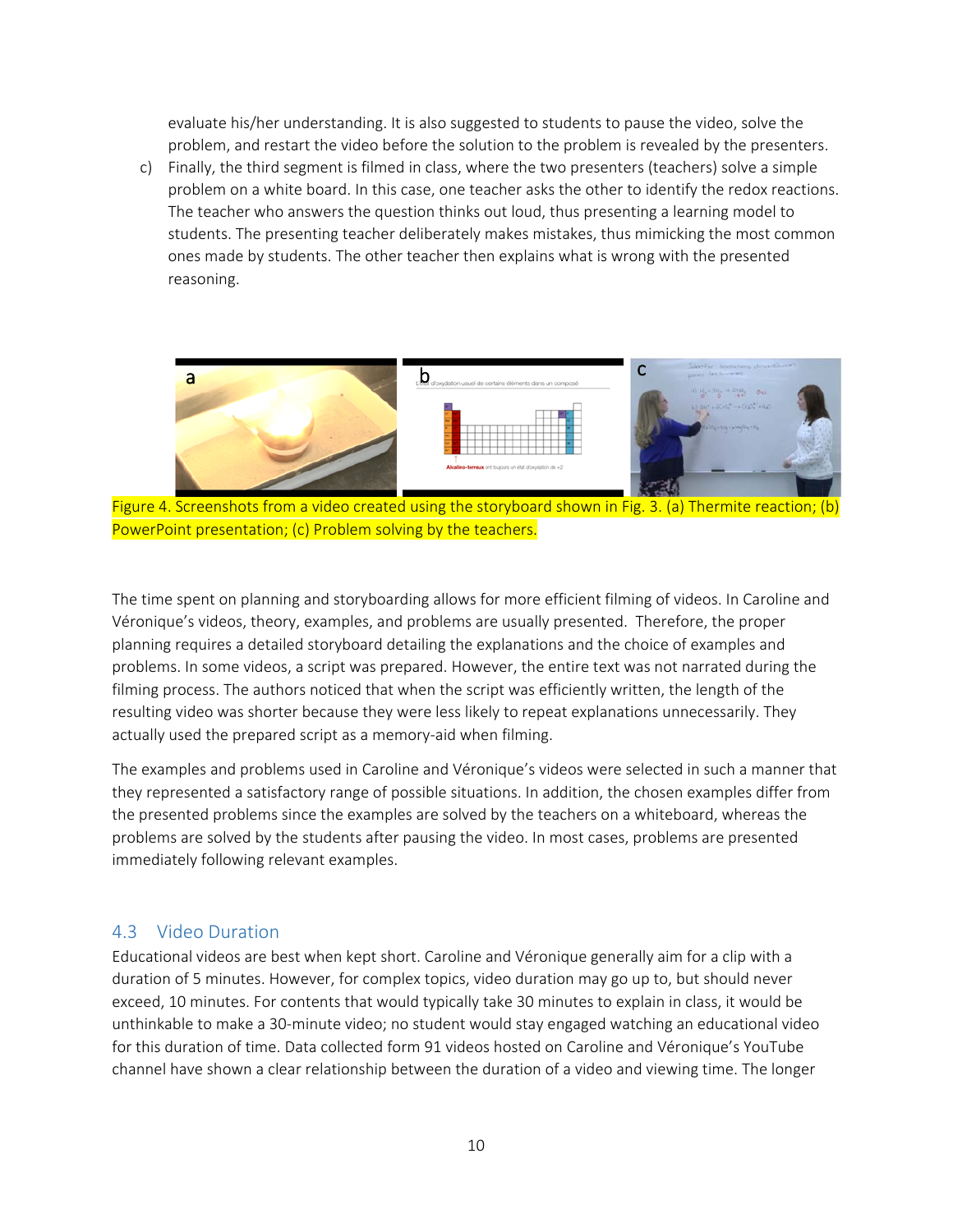the video, the smaller the percentage of the video that is actually being watched ( $R^2$  = 0.539, t =  $-10.201$ , *p < 0.001*).

Overall, explaining a concept or a procedure using video is faster than explaining the material in class. In a video, it is unnecessary to allow time for students to write what is being said, to summarize the content of the video at the end, or to explain in detail the preliminary concepts since links to previous videos may be provided. Unlike a classroom, a presenter in a recorded video does not answer questions from viewers. If students need to take notes, they simply pause the video. If they misunderstood a concept, they can easily rewind the video. In fact, the viewing time is probably longer than the duration of the actual video, mainly because of the number of interruptions and rewinds each student makes. This is one of the main benefits of educational videos: students watch on their own time and at their own pace, and can replay sections as much as needed.

Therefore, it is better to make two or more shorter videos than a longer one. However, careful consideration should be exercised when splitting a topic into different distinct content parts. Each content part to be used in a video should be a standalone with its own distinct objectives, albeit complementary to the other content parts under the same topic. Furthermore, students appreciate being able to easily access the desired content of a short video rather than having to search through a 30‐ minute video to find the desired section. As described in the recommendations above, in order to make short videos, content must be well defined and presented efficiently, and long, inefficient concept explanations must be avoided.

# 4.4 Video Styles and Formats

Educational videos used for FL can take many formats. The most common format used is that of a screencast with a voiceover. Examples of such format include PowerPoint presentations and live handwriting on a digital graphic tablet, such as the popular Khan Academy (www.khanacademy.org). In some videos of this type, the narrator's face is also recorded as part of the screencast. Screencasts have multiple benefits, most important of which are:

- Content can be clearly and efficiently presented on screen.
- A presenter who is uncomfortable behind the camera can create a screencast with voiceover only.
- When the presenter's face is not shown on screen, notes/script can be discreetly consulted while narrating.

For certain concepts necessitating extensive calculations or drawings, using the " hand over the whiteboard" method is recommended. This method consists of simply placing the camera vertically over a whiteboard that is laid flat on a table. This method is technologically simple and offers the same advantages as the method used by the Khan Academy. The rate at which the explanation is written on the whiteboard by the presenter is slower than when characters appear directly on screen. This allows students to take notes in real time, which can be advantageous to them. The experience they get from this method of presenting video content mirrors the one they get from attending face-to-face class.

Some teachers prefer to film themselves, often in "American shot," in front of a blackboard presenting the concepts, much like in a traditional classroom setup. This format is ideal for situations where two teachers are presenting the content in the video using dialogue. For example, one presenter may suggest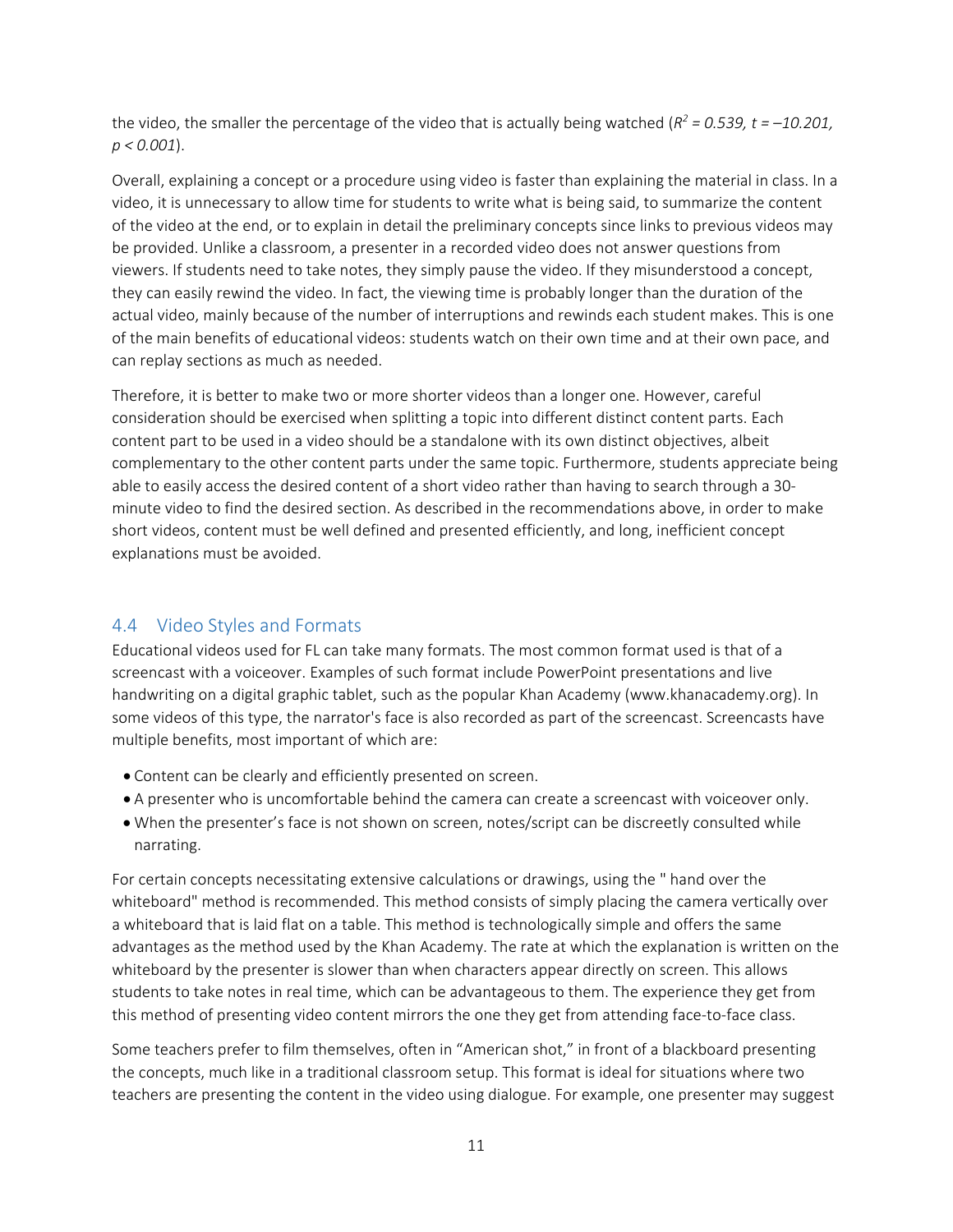a problem and the other shows how to solve it. Although it is not essential for the teacher to be seen in a video, it provides an affective relationship between the teacher and the students. This may be important for certain groups of students.

In experimental sciences, it is also possible to film laboratory experiments that are too dangerous or complex to be performed in class/laboratory. In addition, capturing them on video allows teachers to save on reagents that are being used only once. Some demonstrations may serve to illustrate concepts that are explained in parallel in the video. In some cases, half the screen shows the lab procedure while the other half is used to present the theory (with screen captures, voiceovers, and/or teacher's faces).

Other videos are filmed entirely in the laboratory and used to present laboratory techniques with the appropriate setups. These videos are usually viewed by students before a laboratory session takes place and therefore serve to decrease the duration of the pre‐lab explanations or even eliminate them entirely. The advantage of this type of videos is to give more time for students to experiment in the lab. It also allows them to consult the videos during a lab session and therefore work in a more independent manner.

## 4.5 Hardware and Software

There are two important components of FL: pedagogical and technological. As mentioned earlier, the pedagogical component refers to the use of class time to engage students in activities that foster active learning in a collaborative manner, while lecture‐style instruction is delivered outside of class (online videos). However, the pedagogical benefit of in‐class activities is dependent on the proper utilization of technology tools.

Two technology types of tools are necessary for flipping a classroom: content creation tools and content distribution tools.

## 4.5.1 Content creation tools

Several options are available for creating content (videos) for flipped classroom. These can be generally categorized under four types: screencasting tools, tablet software, video‐recording cameras, interactive video assessment tools.

## *4.5.1.1 Screencasting tools 35*

By far, screencasting is the most popular software category used in FL. It consists of using a software that captures anything happening on computer screens, while simultaneously recording audio, and, if webcam is available, teacher's face. Many teachers use in addition digital pen annotation tools which are especially helpful when describing how to solve mathematical problems. Screencasting is especially popular with teachers who use PowerPoint slides, interactive whiteboards, or other presentation software.

<sup>35</sup> Bergmann J, Sams A, 2012. Flip your classroom: reach every student in every class every day. ISTE & ASCD, USA. P.35-40.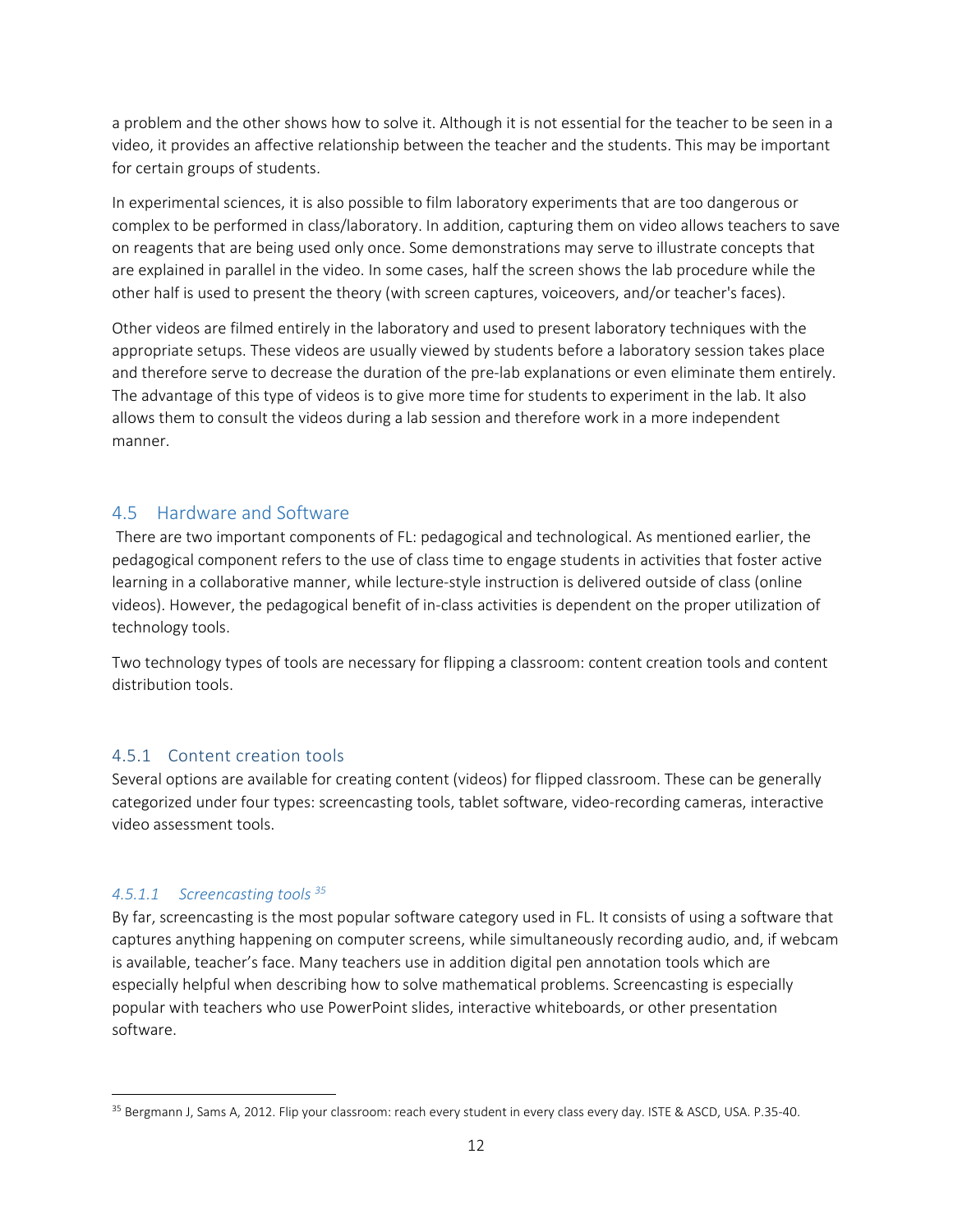Screencasting tools are relatively inexpensive and consist of the following:

- Screencasting software
- Computer
- Digital pen and graphic tablet
- Microphone
- Webcam

Screencasting software. Screencasting software records whatever is on your screen, including PowerPoint presentations, webpages, and digital pen annotations on the computer. When a microphone and a webcam are set up, the software records narrator's voice and face. Several screencasting programs are available. The most widely used program is Camtasia Studio (www.techsmith.com). Other screencasting programs are Screencast‐O‐Matic (free; www.screencast‐o‐matic.com), SnagIt (www.techsmith.com), Office Mix (free extension to PowerPoint; www.mix.office.com), Adobe Presenter (extension to PowerPoint; http://www.adobe.com/ca/products/presenter.html), and Screenpresso (free; www.screenpresso.com/).

Digital pen and graphic tablet. Several options are available for teachers who opt to use pen annotation with their screencast. One of the most popular devices used are graphic tablets that require to be plugged to a computer, such as Wacom Bamboo tablets (www.wacom.com). Other options include the use of wireless tablets (e.g., iPad) and tablet PCs which have the pen functionality built in.

Microphone. Although most laptops and computers nowadays have built-in microphones, they are not usually of high quality. In addition, built‐in microphones record typing and mouse‐clicking sounds of the computer. High quality, studio‐style USB microphones are highly recommended (e.g., Sennheiser EW series wireless microphones).

Webcam. Most newer laptops have built-in webcams. However, if an instructor is planning on recording laboratory demonstrations or events that cannot be done in a classroom, a standalone HD webcam that is plugged to a computer is advisable. Most FL instructors report that students like to see their teachers' faces on screen in a screencast.

## *4.5.1.2 Tablet software36*

A new generation of tablet apps is becoming available. These apps allow instructors to crate content in a way similar to videos produced by screencasting tools. Examples of these apps include Educreations (www.educreations.com) , Explain Everything (www.explaineverything.com) , and Knowmia (www.knowmia.com).

<sup>36</sup> Ericson T. Screencasting and video lesson creation tools. Available at: https://edshelf.com/shelf/tandraericson-screencastingand-video-lesson-creationtools/. Accessed May 1, 2016.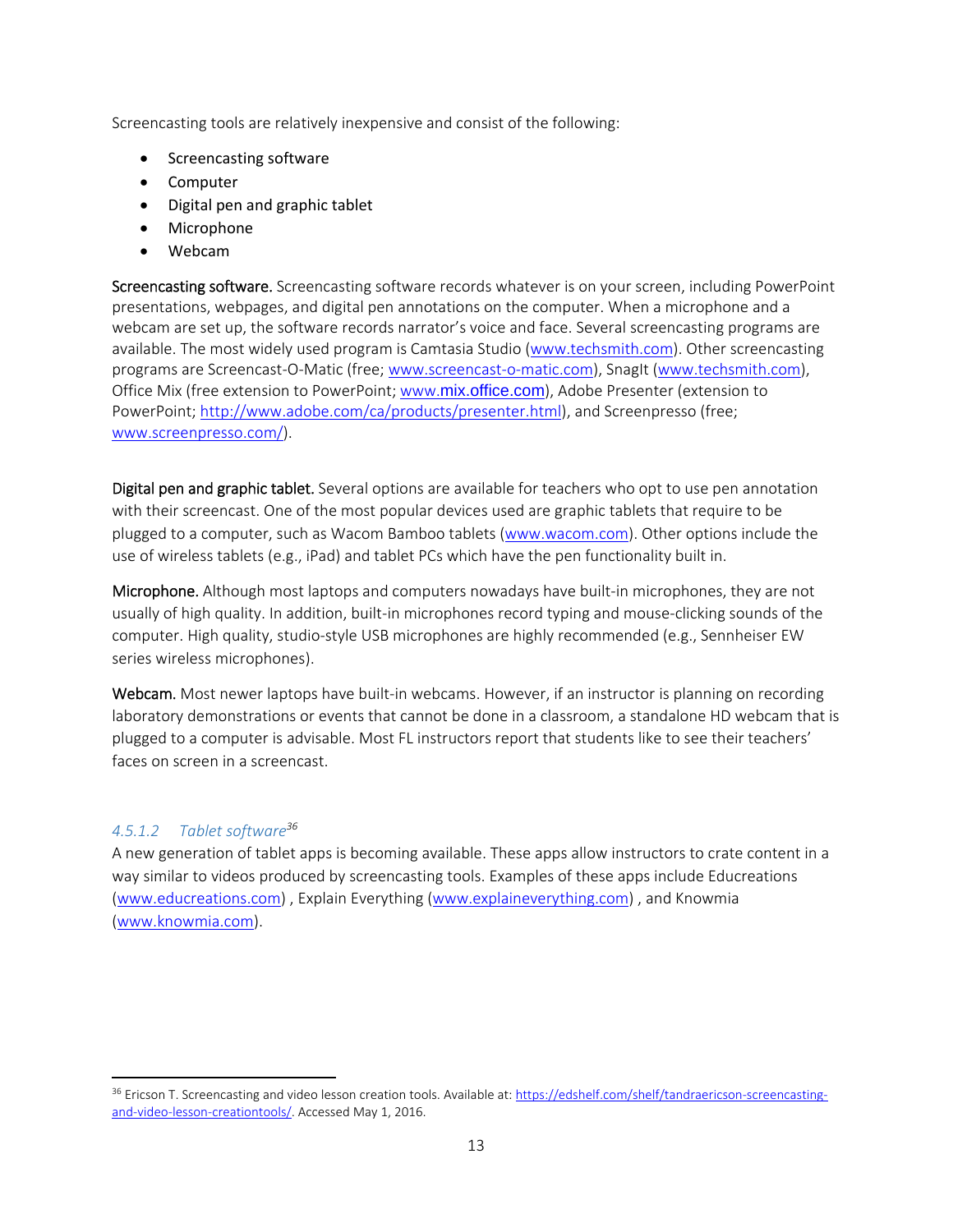#### *4.5.1.3 Video camera*

Some instructors choose video camera for their flipped class. Camera‐created videos are especially useful when recording scientific experiments, technical procedures, and other processes that require high quality video recording.

#### *4.5.1.4 Interactive video assessment tools37*

Over the past 2‐3 years, new tools have emerged that allow instructors to easily embed questions into assigned videos in FL. Interactive video assessment tools have multiple features including:

- Embedding custom assessment questions (multiple choice, true or false, open ended, etc.) into an assigned video at any point in the video.
- Searching and using existing video on the Internet (e.g., YouTube).
- Editing and customizing video clips.
- Adding voice narration and other additional information to existing video.
- Collecting individual- and class-level assessment and usage analytics.

Interactive video assessment tools are offered at a basic level for free. Basic‐level features vary between providers, while advanced features are available with paid accounts. Examples of interactive video assessment tools include Zaption (www.zaption.com), EDpuzzle (www.edpuzzle.com), eduCanon (www.educanon.com), and Office Mix (www.mix.office.com).

# 4.5.2 Distribution Tools

The most popular distribution tool is the Internet. Several video hosting sites exist, but the most used one is YouTube. Interactive video assessment tools described above also have their own hosting services (e.g., Zaption, EDpuzzle). Some instructors prefer to use the local institution servers or LMS (e.g., Blackboard, Moodle, Omnivox). When Internet accessibility is a concern for certain students, instructors may opt to provide their videos in the form of physical media such as a USB flash drive or DVD.

# 4.6 Sparking Students' Interest

Nowadays, students benefit from having 24/7 access to course information in a variety of formats. Instructional videos can enhance learning and be a highly effective educational tool. As mentioned above, if used outside the classroom, instructional videos can serve as supplementing course materials, introducing topics, and reviewing content. Videos appeal to a variety of learning needs and may be used aptly to spark student interest in a variety of ways in or outside of the classroom.

As mentioned earlier, experimental science teachers will benefit from experimental videos to show their laboratory procedures that are either too dangerous, too complex, or too costly to be performed in class/lab. The change in colour or physical state, as well as the production of smoke, gas, or flame are guaranteed features that catches students attention.

<sup>&</sup>lt;sup>37</sup> Edel S, Brautigam B, Bittner K, Blackstock D, 2015. Investigating interactive video assessment tools for the flipped classroom. International Conference on E‐Learning. DOI: 10.13140/RG.2.1.2984.3687.